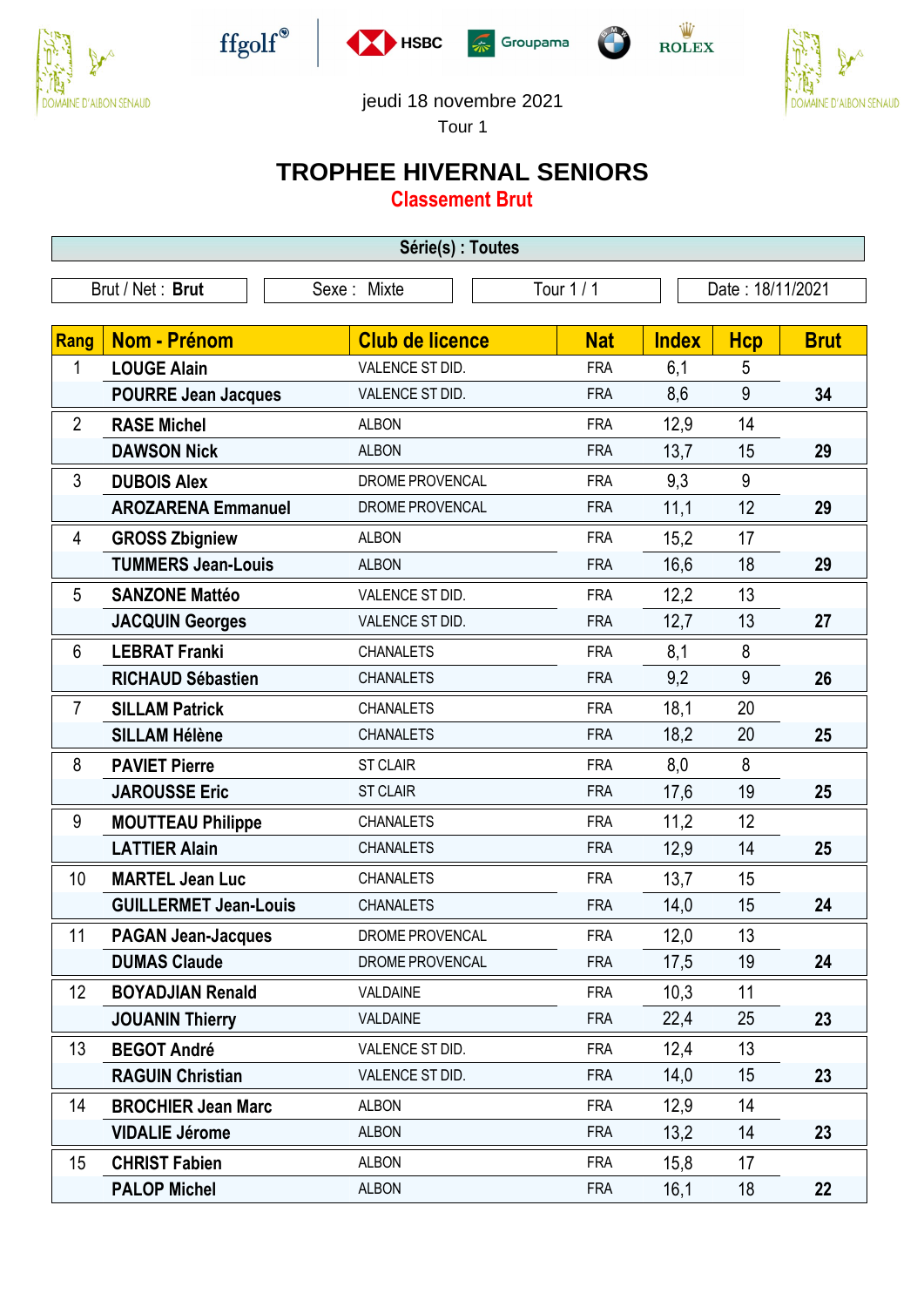| Rang | Nom - Prénom                   | <b>Club de licence</b> | <b>Nat</b> | <b>Index</b> | <b>Hcp</b> | <b>Brut</b> |
|------|--------------------------------|------------------------|------------|--------------|------------|-------------|
| 16   | <b>GAMBER Jean-Paul</b>        | <b>ASPTT VALENCE</b>   | <b>FRA</b> | 10,1         | 10         |             |
|      | <b>LALAUZE Max</b>             | <b>ASPTT VALENCE</b>   | <b>FRA</b> | 20,1         | 22         | 21          |
| 17   | <b>LECLEF Dominique</b>        | VALDAINE               | <b>FRA</b> | 18,7         | 21         |             |
|      | <b>FERRARO Christian</b>       | VALDAINE               | <b>FRA</b> | 32,6         | 38         | 20          |
| 18   | <b>LEROY Jacques</b>           | DROME PROVENCAL        | <b>FRA</b> | 10,6         | 11         |             |
|      | <b>ESCALIER Brigitte</b>       | DROME PROVENCAL        | <b>FRA</b> | 13,5         | 14         | 19          |
| 19   | <b>GRENIER Jacky</b>           | <b>CHANALETS</b>       | <b>FRA</b> | 17,1         | 19         |             |
|      | <b>LEVEQUE Gerard</b>          | <b>CHANALETS</b>       | <b>FRA</b> | 18,7         | 21         | 19          |
| 20   | <b>DRUILLET Patrice-Michel</b> | <b>ST CLAIR</b>        | <b>FRA</b> | 14,5         | 16         |             |
|      | <b>GUILLERMIN Thierry</b>      | <b>ST CLAIR</b>        | <b>FRA</b> | 15,6         | 17         | 18          |
| 21   | <b>ROUSTAN Thierry</b>         | VALDAINE               | <b>FRA</b> | 15,7         | 17         |             |
|      | <b>MAURIN Jacques</b>          | VALDAINE               | <b>FRA</b> | 16,3         | 18         | 18          |
| 22   | <b>LEFRANCOIS Pascal</b>       | VALDAINE               | <b>FRA</b> | 11,8         | 12         |             |
|      | <b>GARCIA Joaquim</b>          | VALDAINE               | <b>FRA</b> | 21,8         | 25         | 17          |
| 23   | <b>BOUCHARDON Marie-Claude</b> | <b>CHANALETS</b>       | <b>FRA</b> | 16,6         | 18         |             |
|      | <b>BOUCHARDON Jean-Marc</b>    | <b>CHANALETS</b>       | <b>FRA</b> | 19,8         | 22         | 16          |
| 24   | <b>MABILLE Dominique</b>       | <b>ASPTT VALENCE</b>   | <b>FRA</b> | 26,3         | 30         |             |
|      | <b>SYLVESTRE Jean</b>          | <b>ASPTT VALENCE</b>   | <b>FRA</b> | 27,8         | 32         | 16          |
| 25   | <b>ABRIAL Roland</b>           | <b>ST CLAIR</b>        | <b>FRA</b> | 16,5         | 18         |             |
|      | <b>MOREAU Jean-Claude</b>      | <b>ST CLAIR</b>        | <b>FRA</b> | 18,8         | 21         | 16          |
| 26   | <b>PARSONS James</b>           | VALDAINE               | <b>FRA</b> | 20,5         | 23         |             |
|      | <b>JARROUSSE Bernard</b>       | VALDAINE               | <b>FRA</b> | 28,6         | 33         | 15          |
| 27   | <b>PERRIOL Camille</b>         | <b>ST CLAIR</b>        | <b>FRA</b> | 18,4         | 20         |             |
|      | <b>RONJAT Jean-Luc</b>         | <b>ST CLAIR</b>        | <b>FRA</b> | 18,5         | 21         | 14          |
| 28   | <b>WALLAERT Yves</b>           | VALENCE ST DID.        | <b>FRA</b> | 12,6         | 13         |             |
|      | <b>LEBASTARD Régis</b>         | VALENCE ST DID.        | <b>FRA</b> | 18,2         | 20         | 14          |
| 29   | <b>MENJARD André</b>           | <b>ALBON</b>           | <b>FRA</b> | 19,4         | 22         |             |
|      | <b>PAYANT Jean Michel</b>      | <b>ALBON</b>           | <b>FRA</b> | 22,2         | 25         | 14          |
| 30   | <b>LACOTTE Bernard</b>         | DROME PROVENCAL        | <b>FRA</b> | 20,9         | 23         |             |
|      | <b>DANTEN Philippe</b>         | DROME PROVENCAL        | <b>FRA</b> | 21,3         | 24         | 13          |
| 31   | <b>LAURENT Jean Marc</b>       | <b>ASPTT VALENCE</b>   | <b>FRA</b> | 21,2         | 24         |             |
|      | <b>DUONG Duc</b>               | <b>CHANALETS</b>       | <b>FRA</b> | 24,6         | 28         | 13          |
| 32   | <b>PURICELLI Luigi</b>         | <b>ASPTT VALENCE</b>   | <b>FRA</b> | 23,5         | 27         |             |
|      | <b>GARNIER Christian</b>       | <b>ASPTT VALENCE</b>   | <b>FRA</b> | 29,4         | 34         | 13          |
| 33   | <b>NAVE Roland</b>             | <b>ALBON</b>           | <b>FRA</b> | 19,2         | 21         |             |
|      | <b>BRIARD Daniel</b>           | <b>ALBON</b>           | <b>FRA</b> | 23,6         | 27         | 13          |
| 34   | <b>LOZANO Guy</b>              | VALDAINE               | <b>FRA</b> | 22,7         | 26         |             |
|      | <b>GOUTORBE Jean-Pierre</b>    | VALDAINE               | <b>FRA</b> | 23,7         | 27         | 13          |
| 35   | <b>GARNIER Jean-Luc</b>        | ST CLAIR               | <b>FRA</b> | 19,6         | 22         |             |
|      | <b>BELLEVEGUE Gilles</b>       | <b>ST CLAIR</b>        | <b>FRA</b> | 21,0         | 24         | 13          |